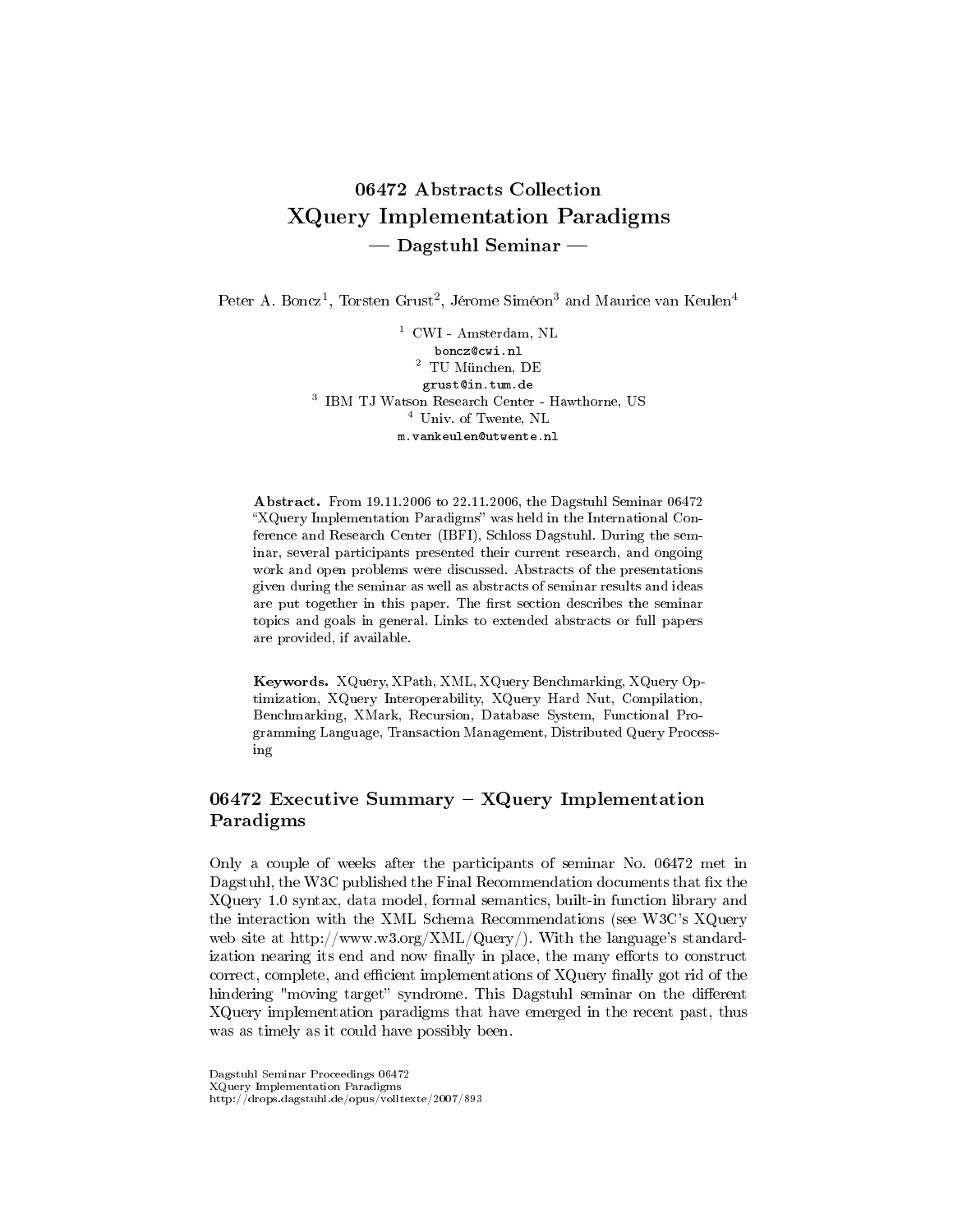Keywords: XQuery, XML, Database, Compiler, Functional Programming, Transactions

Joint work of: Boncz, Peter A.; Grust, Torsten; Siméon, Jérome; van Keulen, Maurice

Extended Abstract: <http://drops.dagstuhl.de/opus/volltexte/2007/1022>

# An analysis of the current XQuery benchmarks

Loredana Afanasiev (University of Amsterdam, NL)

I will present an extensive survey of the currently publicly available XQuery benchmarks – XMach-1, XMark, X007, the Michigan benchmark, and XBench — from different perspectives.

We address three simple questions about these benchmarks: How are they used? What do they measure? What can one learn from using them? Our conclusions are based on an usage analysis, on an in-depth analysis of the benchmark queries, and on experiments run on four XQuery engines: Galax, SaxonB, Qizx/Open, and MonetDB/ XQuery.

We hope the lessons we have learned in this survey will serve as useful tips for future XQuery benchmarks.

Keywords: XQuery XPath benchmarking

See also: L. Afanasiev, and M. Marx. An analysis of the current XQuery benchmarks. In proceedings of ExpDB 2006. Chicago, Illinois, USA, June, 2006.

# XPathMark: functional and performance tests for XPath

Massimo Franceschet (Università di Udine, I)

XPathMark consists of a Functional Test (XPath-FT) and a Performance Test  $(XPath-PT)$  for  $XPath 1.0$  language. More specifically:

 $-$  XPath-FT contains several groups of queries each covering a different functional aspect of the language like navigational axes, filters, node tests, operators and functions. The queries are interpreted over a small educational document and each query is accompanied with the correct answer. The main goals of XPath-FT are testing completeness (which features of the language are supported?) and correctness (which features of the language are correctly implemented?) of an XML query processing system with respect to XPath 1.0.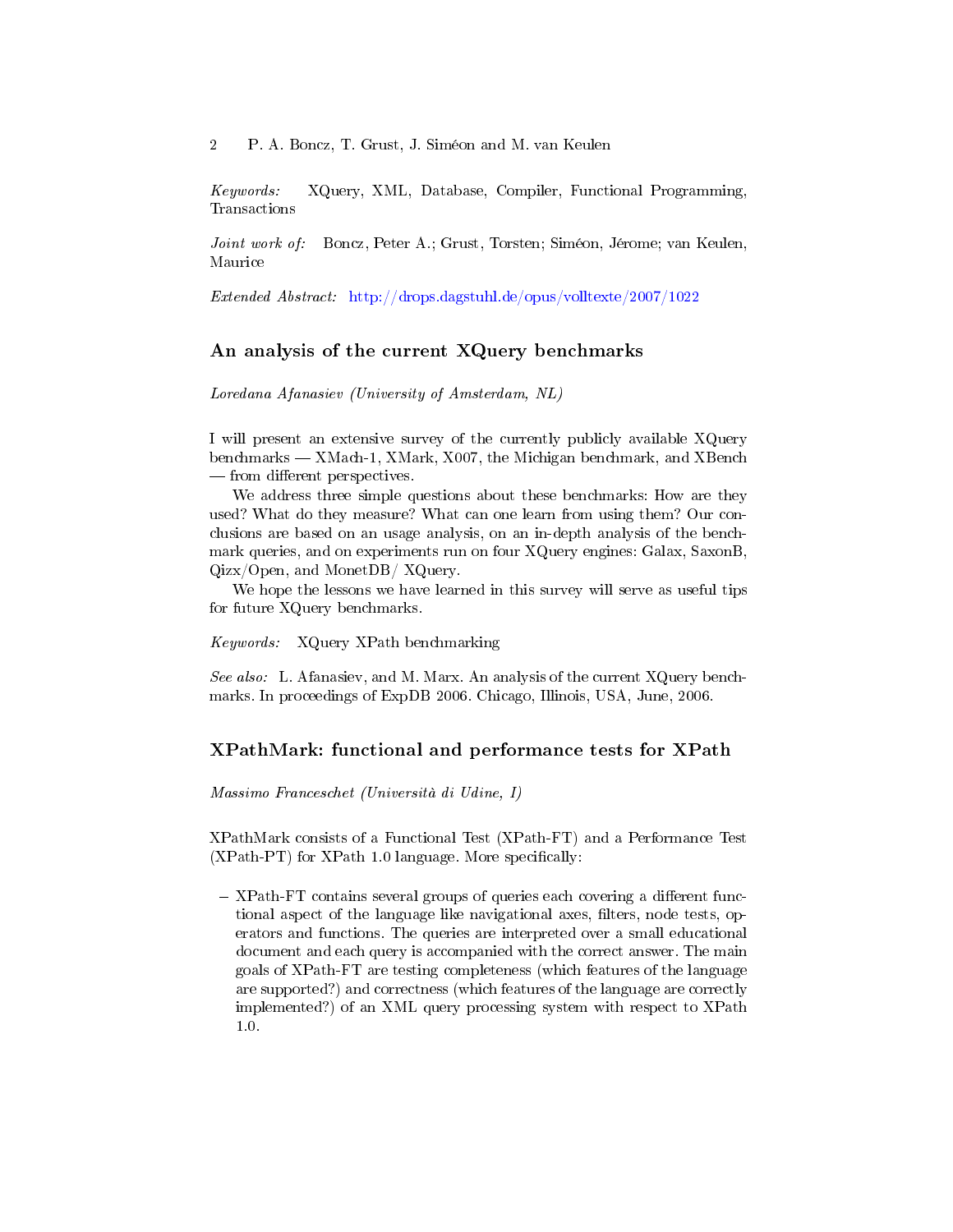XPath-PT aims at investigating the performance of an XML query processor with respect to XPath 1.0 in terms of time spent to execute a query assuming that the processor correctly implements the XPath language. Queries of the test are divided into groups according to the intrinsic computational complexity of the corresponding evaluation problem. They are defined to challenge both data and query scalability and include some instances of transitive closure of path expressions.

More information about XPathMark is available at [http://www.dimi.uniud.](http://www.dimi.uniud.it/~francesc/xpathmark) [it/~francesc/xpathmark.](http://www.dimi.uniud.it/~francesc/xpathmark) In the talk I will discuss XPathMark and argue the central role that XPath should have in a mature XQuery benchmark.

Keywords: XML, XPath, benchmark

# XPathMark: Functional and Performance Tests for XPath

Massimo Franceschet (Università di Udine, I)

We present a major revision of the XPath benchmark known as XPathMark. The new version splits into a functional test over a small educational document and a more elaborated performance test over XMark documents. We conclude by sharing with the reader our experience on running XPathMark on some popular XSLT/XQuery processors.

Keywords: XML, XPath, Benchmarking

Full Paper: <http://drops.dagstuhl.de/opus/volltexte/2007/892>

# Push or Pull (does it make a difference)

Michael Kay (Saxonica - Reading, GB)

We all know that XQuery implementations should use streaming or pipelining internally as much as possible. But I'd like to discuss the question of when it's better to use a push pipeline, and when it's better to use pull. Relational databases traditionally use a pull approach, whereas push pipelines are often seen in XML applications. XSLT 1.0 processors (as far as one can tell) generally use pull to access the input document, and push to write the output document partly because that's the way the spec was written. In XQuery (and to a lesser extent in XSLT 2.0) input and output aren't so clearly separated, as the language is more composable and expressions can be arbitrarily nested. Nevertheless, I think there is still some value in making this separation internally: but I'm keen to hear the views of others.

Keywords: XQuery implementation pipeline streaming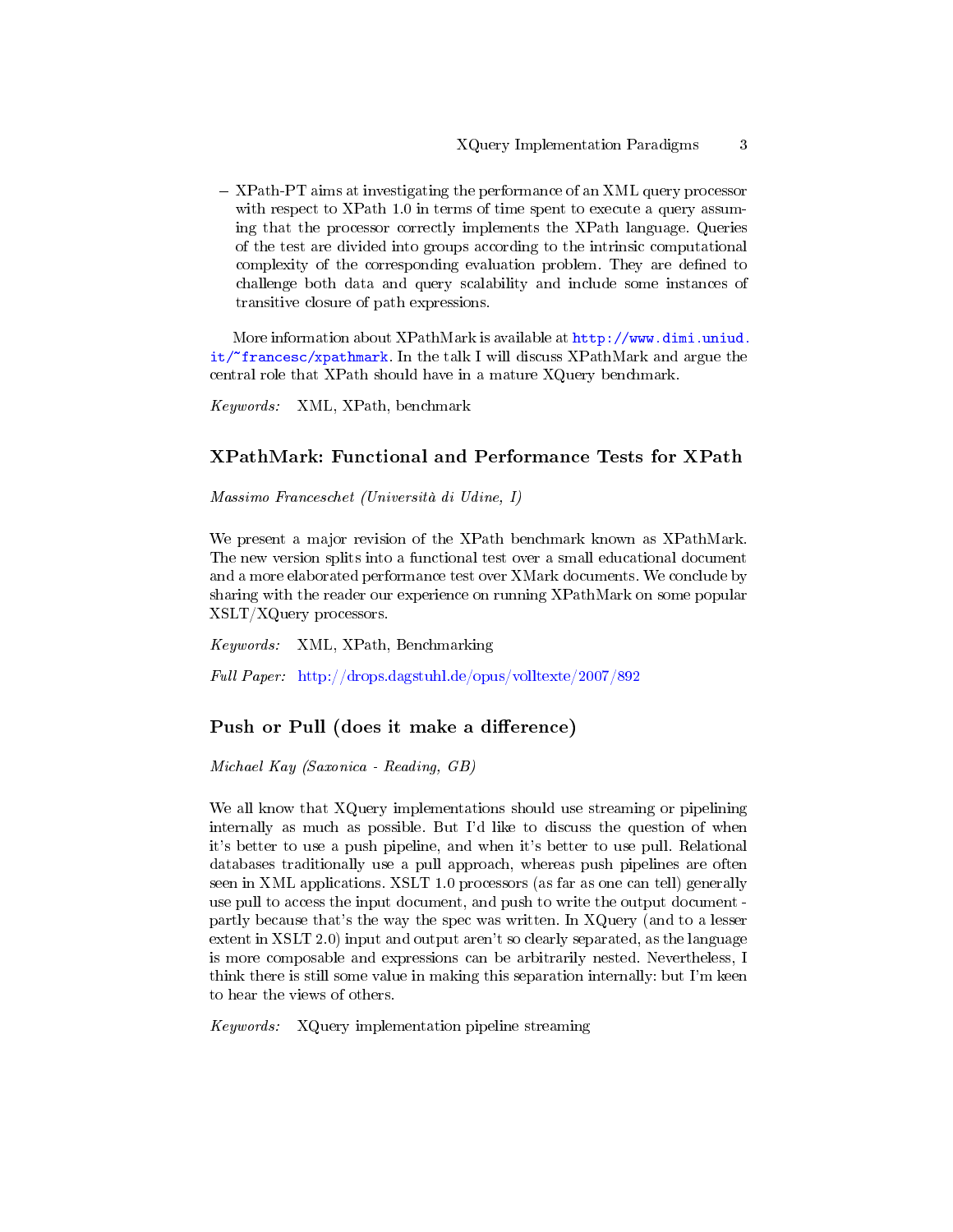#### Snapshot-based Concurrency Control for XML

Bettina Kemme (McGill University - Montreal, CA)

Currently, only few XML data management systems support concurrent access to an XML document, and if they do, they typically apply variations of hierarchical locking to handle XML's nested structure. However, advanced query processing techniques use a wide range of indexes and allow for arbitrary navigation through the XML documents, making lock acquisition complex and potentially leading to high blocking rates. In this paper, we suggest two concurrency control protocols that avoid any read locks by providing transactions a committed snapshot of the data. OptiX enhances traditional optimistic concurrency control to work on XML while SnaX offers snapshot isolation as provided by Oracle and PostgreSQL. We evaluate the performance of these two protocols on XML documents of different structure and on the XMark benchmark (which was extended by several update operations). We also compared our solution to locking-based protocols. The results show that snapshot based concurrency control is a viable alternative. In particular Snax shows very good performance due to the fact that it does not need to keep track of read operations at all but only considers  $write/write$  conflicts. which currently supports only queries.

Keywords: XML, snapshot-based concurrency control, snapshot isolation

Joint work of: Kemme, Bettina; Sardar, Zeeshan

See also: Int. Conference on Data Engineering, 2006

### XML Cardinality Estimation - A Request for Research

Norman May (Universität Mannheim, D)

To evaluate different plan alternatives for a query execution plan one has to compare these plans based on costs. Cardinality Estimates are the most important parameter for cost functions. To date, these estimates can be computed precisely only for a small fragment of XPath. This leaves many open issues for future research.

Keywords: Query optimization, XPath, XQuery, cost functions, cardinality estimation

Joint work of: May, Norman; Moerkotte, Guido

# Put a tree pattern in your algebra

Philippe Michiels (University of Antwerp, B)

To address the needs of data intensive XML applications, a number of efficient tree pattern algorithms have been proposed.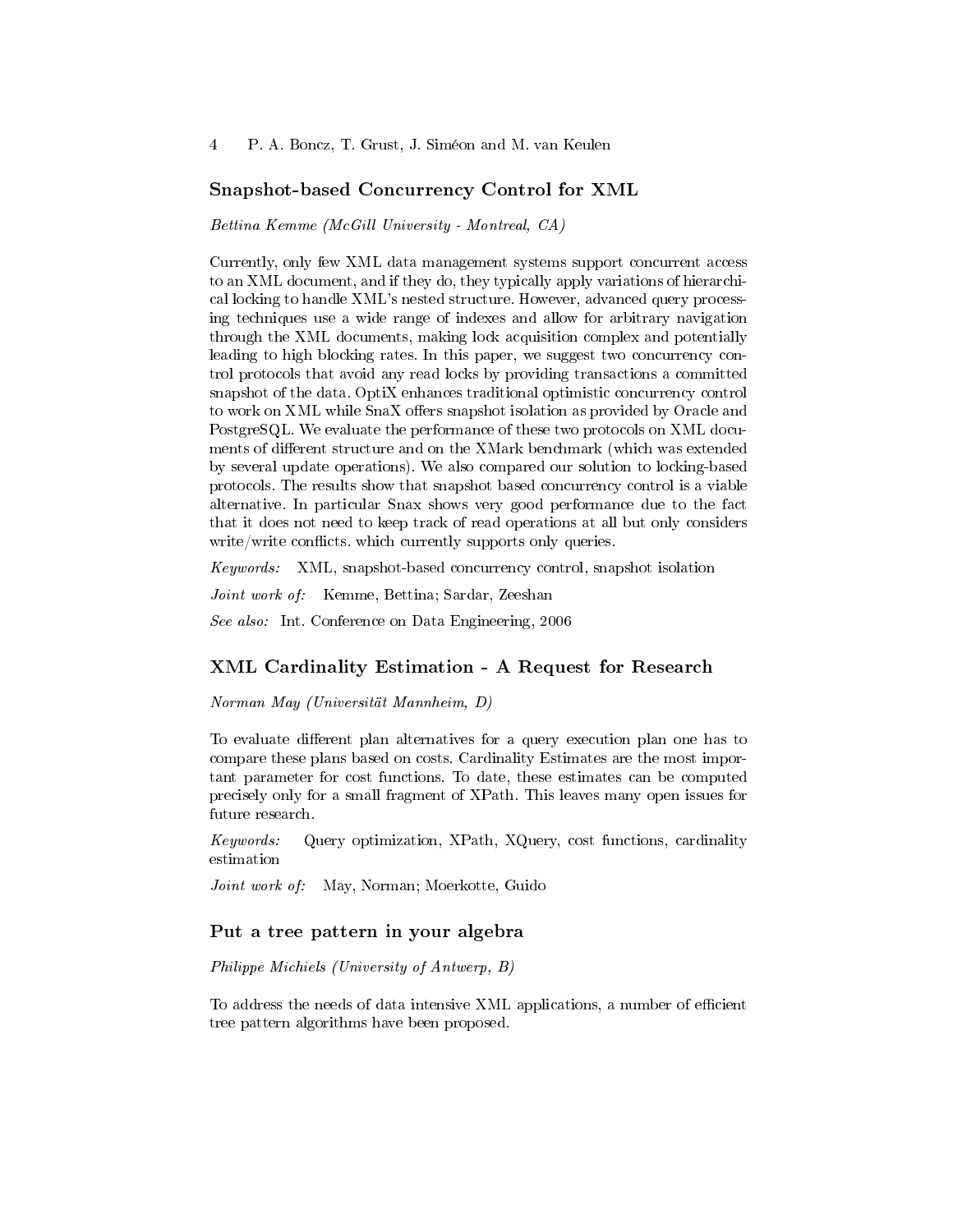Still, most XQuery compilers do not support those algorithms. This is due in part to the lack of support for tree patterns in XML algebras, but also because deciding which part of a query plan should be evaluated as a tree pattern is a hard problem. In this paper, we extend a tuple algebra for XQuery with a tree pattern operator, and present rewritings suitable to introduce that operator in query plans. We demonstrate the robustness of the proposed rewritings under syntactic variations commonly found in queries. The proposed tree pattern operator can be implemented using popular algorithms such as Twig joins and Staircase joins. Our experiments yield useful information to decide which algorithm should be used in a given plan.

Keywords: Tree patterns xquery compilation xpath

Joint work of: Michiels, Philippe; Mihăilă, George; Siméon, Jérôme; Hidders, Jan; Vercammen, Roel

Full Paper: <http://www.adrem.ua.ac.be/~michiels>

See also: To appear at ICDE 2007

# An Application-oriented XML Transaction Processing Benchmark

Matthias Nicola (IBM Silicon Valley Lab., USA)

XML database functionality has been emerging in "XML-only" databases as well as in the major relational database products. Yet, there is no industry standard XML database benchmark to evaluate alternative implementations. The research community has proposed several benchmarks which are all useful in their respective scope, such as evaluating XQuery processors. However, they do not aim to evaluate a database system in its entirety and do not represent all relevant characteristics of a real-world XML application. Often they only define read-only single-user tests on a single XML document. We propose an application-oriented and domain-specific benchmark that exercises all aspects of XML databases, including storage, indexing, logging, transaction processing, and concurrency control. Based on our analysis of real-world XML applications, the benchmark simulates a financial multi-user workload with XML data conforming to the FIXML industry standard. I'll describe the benchmark and present early measurement results.

Key features of our benchmark:

- multi-user read/write workload
- scalable to billions of (small) XML documents
- supports XQuery and SQL/XML
- includes XML updates based on the XQuery Update Facility
- high concurrency transaction processing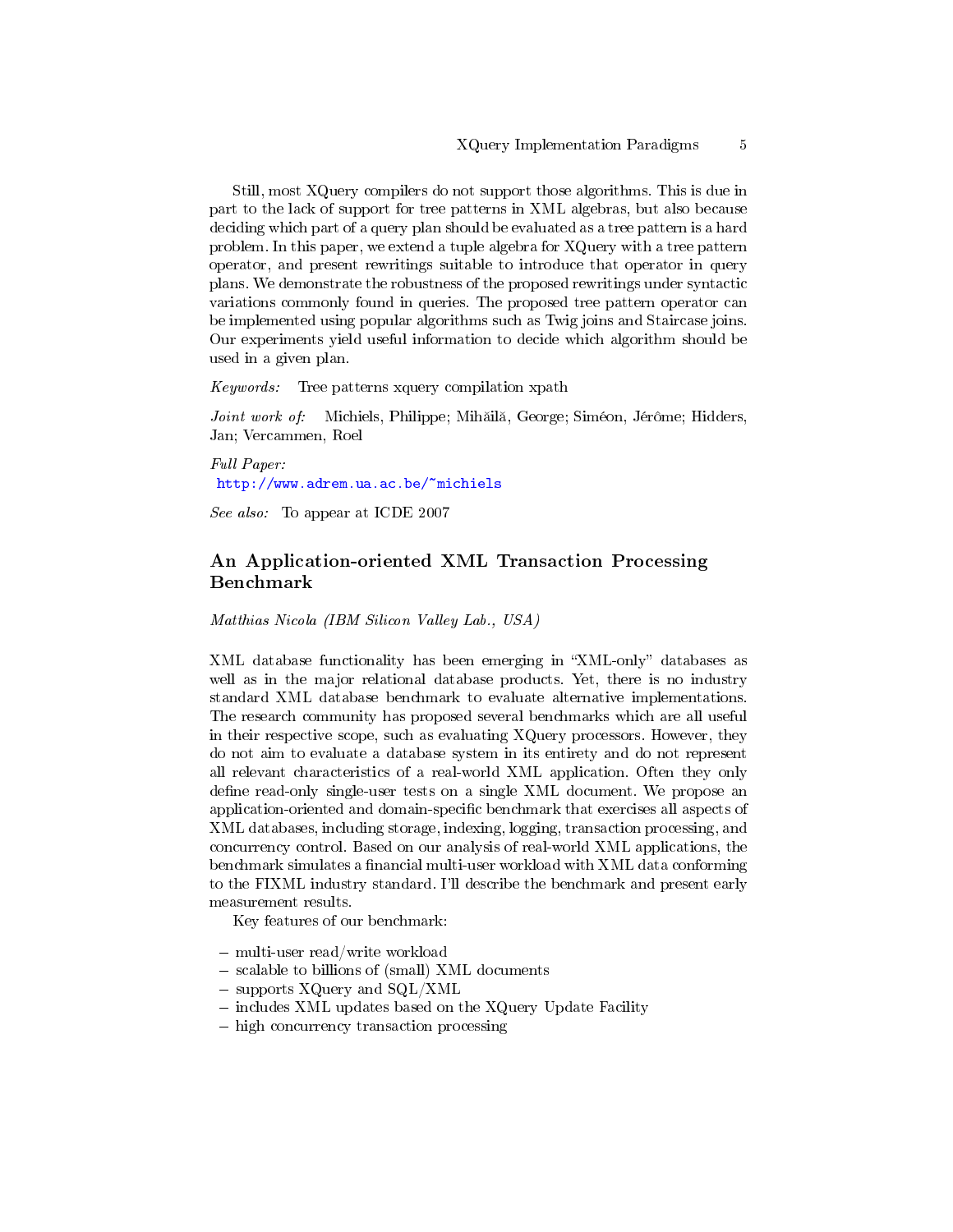- scalable and parallelized data generation
- $\overline{\phantom{a}}$  implementation of a very flexible workload driver
- use of multiple namespaces, schema validation, joins across document types, etc.

In addition to feature-specific micro-benchmarks that focus on core XML processing operations, application-level workloads are important to assess the performance of an entire system as a whole. The research community has proposed various XQuery and XML database benchmarks, e.g. XMach-1, XMark, XPathMark, XOO7, XBench, MBench, and MemBeR. Some are predominantly application oriented, such as XMach-1 and XBench, while others are designed as abstract micro-benchmarks, e.g. MBench and MemBeR. XMark, XPathMark and X007 can be viewed as a blend because their data and queries represent a fictitious application scenario but they also try to exercise most relevant aspects of the XQuery and XPath languages.

Except for XMach-1, all of these benchmarks focus predominantly on XQuery processing rather than on evaluating a complete database system. Indeed, most of the benchmarks define queries only despite real-world requirements for insert, update and delete operations. Many of them are also designed as single-user tests on a single large XML document. Such tests can be very valuable to investigate design alternatives and optimizations in an XQuery processing engine. However, these benchmarks are not sufficient to stress all performance-relevant components of a full-fledged XML database system.

We find that none of the existing benchmarks entirely matches our goal to comprehensively represent a realistic application scenario. We carefully looked at real-world XML applications, and devised a list of requirements for an applicationoriented XML database benchmark.

Supporting financial companies in their adoption of XML helped us understand their data and processing characteristics. For example, we have worked with multiple brokerage and securities processing companies on storing and querying FpML, FIXML and other financial data. We decided to design a benchmark that is relevant to this application domain. It simulates an online trading scenario and uses FIXML to model some of its data. We will make our benchmark implementation available as open source (very soon). This does not remove the need for XML micro-benchmarking which has a different and equally important purpose.

Keywords: XQuery, SQL/XML, XML, XML database benchmark, microbenchmark, application-oriented benchmark

# Searching for XQuery

Paul Pedersen (FLWOR Foundation - Palo Alto, USA)

Search engine indexs can be effective for optimizing  $XQuery$  applications that need large repositories of relatively static documents.

Keywords: XQuery, search, repositories, optimization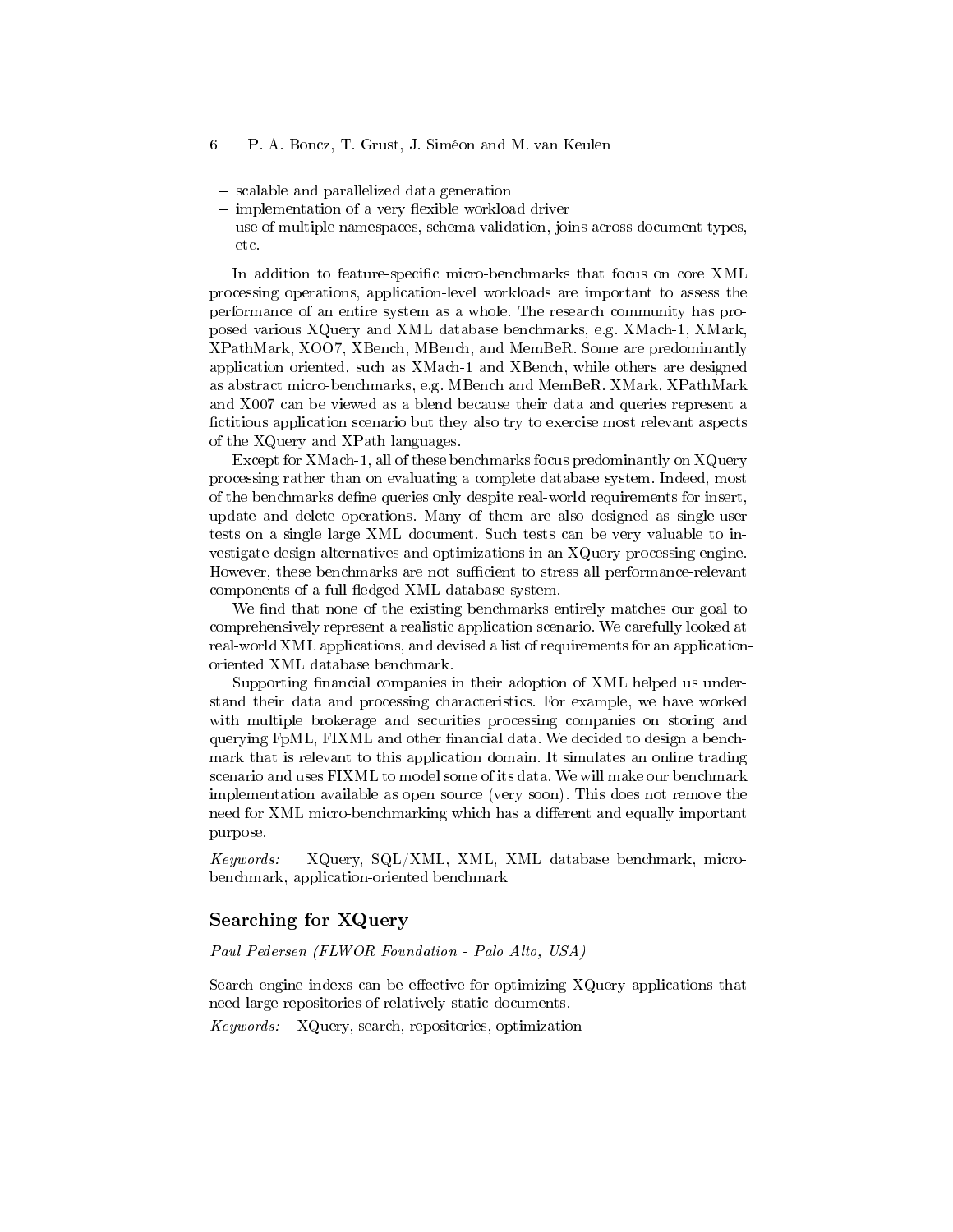# Functional Optimizations of XQuery using Higher Order Rewriting

Kristoffer Rose (IBM TJ Watson Research Center, USA)

We show how higher-order rewriting can be used in practice to describe and implement XQuery optimizations as commonly used for functional programming.

Keywords: XQuery, optimizations, higher-order rewriting, combinatory reduction systems (CRS)

### Demonstration of Virtual XML for File Systems

Kristoffer Rose (IBM TJ Watson Research Center, USA)

The "Virtual XML Garden" combines an XQuery engine with "functions" that create XML views on foreign data structures. In this demonstration, I will show how this can be used to navigate a local file system with XQuery.

Keywords: XQuery, Virtual XML, file system navigation

Further Material: <http://www.research.ibm.com/virtualxml>

#### File Systems are Obsolete (!?)

Marc H. Scholl (Universität Konstanz, D)

Traditionally, database systems (DBMSs) sit on top of operating systems (OSs), largely bypassing the data management functionality of the OS file system, though. The reasons for this are performance-oriented: since the DBMS "knows" more about a transaction's semantics (e.g., which SQL statement is currently being executed?), better policy decisions can be made inside the DBMS than by the OS.

On the other hand, quite a few problems (and solutions!) for efficient process management, synchronization, data allocation and access, recovery, and so on, are shared between DBMSs and OS file systems. In fact, Microsoft's WinFS. which had been planned for the Vista version of Windows originally, was and attempt at turning this traditional software stack upside down: use a DBMS for OS file management. Also, Jim Gray claimed exactly this to be the right to do.

We present a few motivations, give examples where typical OS tools already use database systems instead of files, and highlight the potential that the ubiqtuous XML file format offers for database support for OS file systems. Since XML database systems are hierarchy-aware, they lend themselves towards OS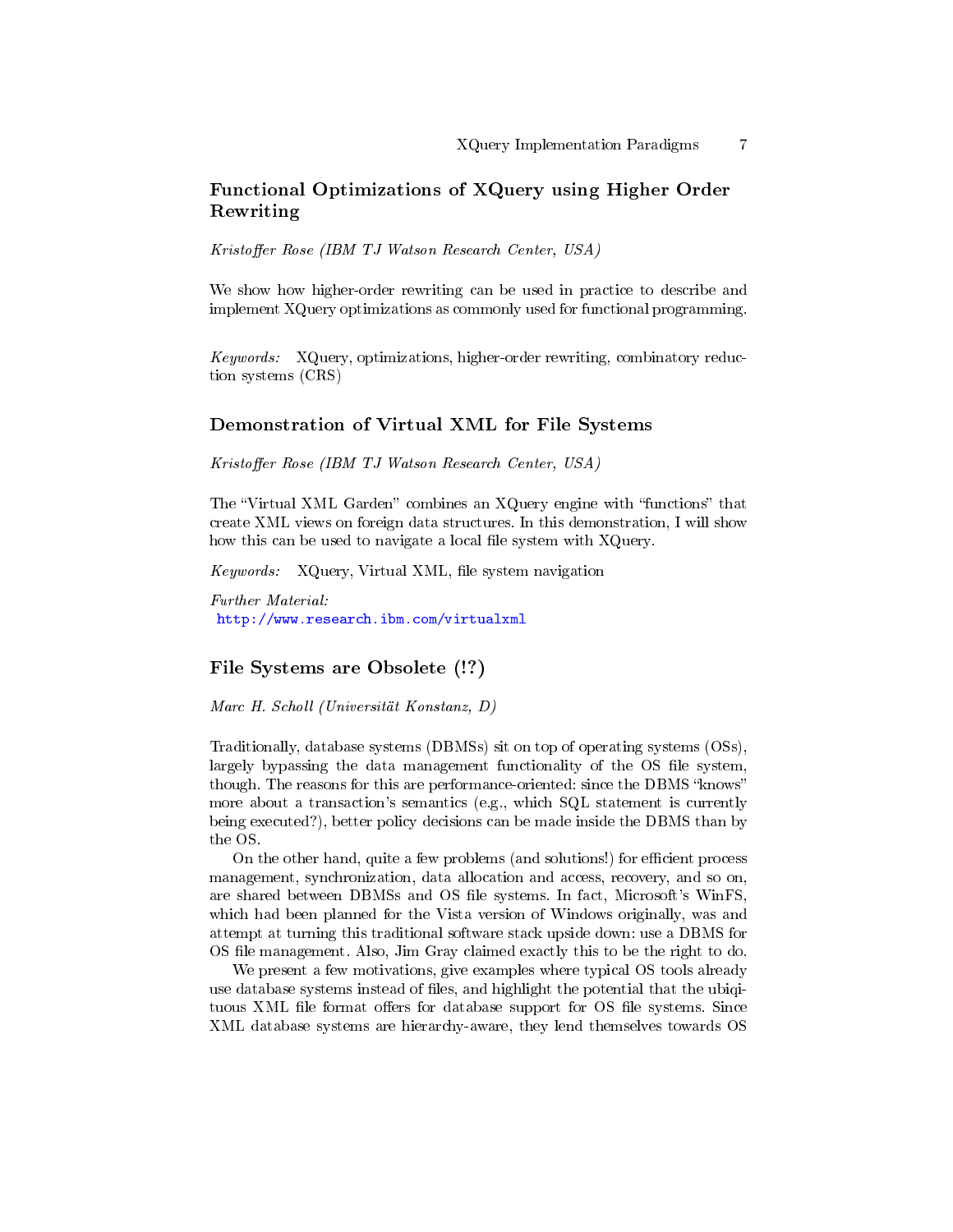file system support much easier then relational systems with their strict tabular data format. XQuery's search functionality (including fulltext retrieval) would automatically be offered at the file system interface, making desktop search very powerful, especially since search criteria could cross the border between file system attribute considitions (such as, file names, directory paths, modifications dates) and file content (such as, meta data, mpeg7 descriptions, or actual file content) in a single query.

A prototypical XML DBMS, BaseX, developed at U Konstanz has been used as a testbed to assess the viability of such an approach, namely to check whether the DBMS performance is sufficient as a file system replacement. We can report on our results and experiences for interactive use of the BaseX-DBMS "file sytem", which is more than sufficient. In fact, we will show a graphical file browser demo, that uses an advanced visual representation of disk space usage. Further work will implement BaseX as a VFS (virtual file system) layer, such that also low-level file access primitives can be evaluated, since these pose stronger performance requirements than the interactive interface.

The addition of imperative lanaguage features to XQuery has benefits but also introduces new riscs, especially when it is compared to the usual approach where XQuery is embedded in an imperative programming language. The bene fits seem clear: a single powerful integrated programming environment with no impedance mismatch in which all data manipulation can be done. The riscs are that the declarative nature of XQuery is compromised and that users will often use the easier-to-progam imperative features instead of the easier-to-optimize declarative features of the language. In the embedded case there is a clear distinction between these features and it might be easier for programmers to maintain a coding discipline where as much as possible is done in the declarative data manipulation sublanguage. On the other it could be argued that in the integrated approach it will be easier to transform nondeclarative code to more declarative code, either by hand, supported by the system or entirely automatically. The group did not come to a definitive conclusion on whether the benefits outweight the riscs or not.

Keywords: Database systems, operating systems, le systems, desktop search

# An Algebraic Compiler for An Expressive XQuery Extension

Jérome Siméon (IBM TJ Watson Research Center - Hawthorne, USA)

As XQuery nears standardization, professional developers are eager to apply XQuery to complex XML applications. We present an algebra and optimization techniques that are suitable for building an XQuery processor that is both complete and efficient. We present the compilation rules for the complete XQuery language into that algebra and present new logical optimizations that are more effective on complex queries than existing techniques. We also propose novel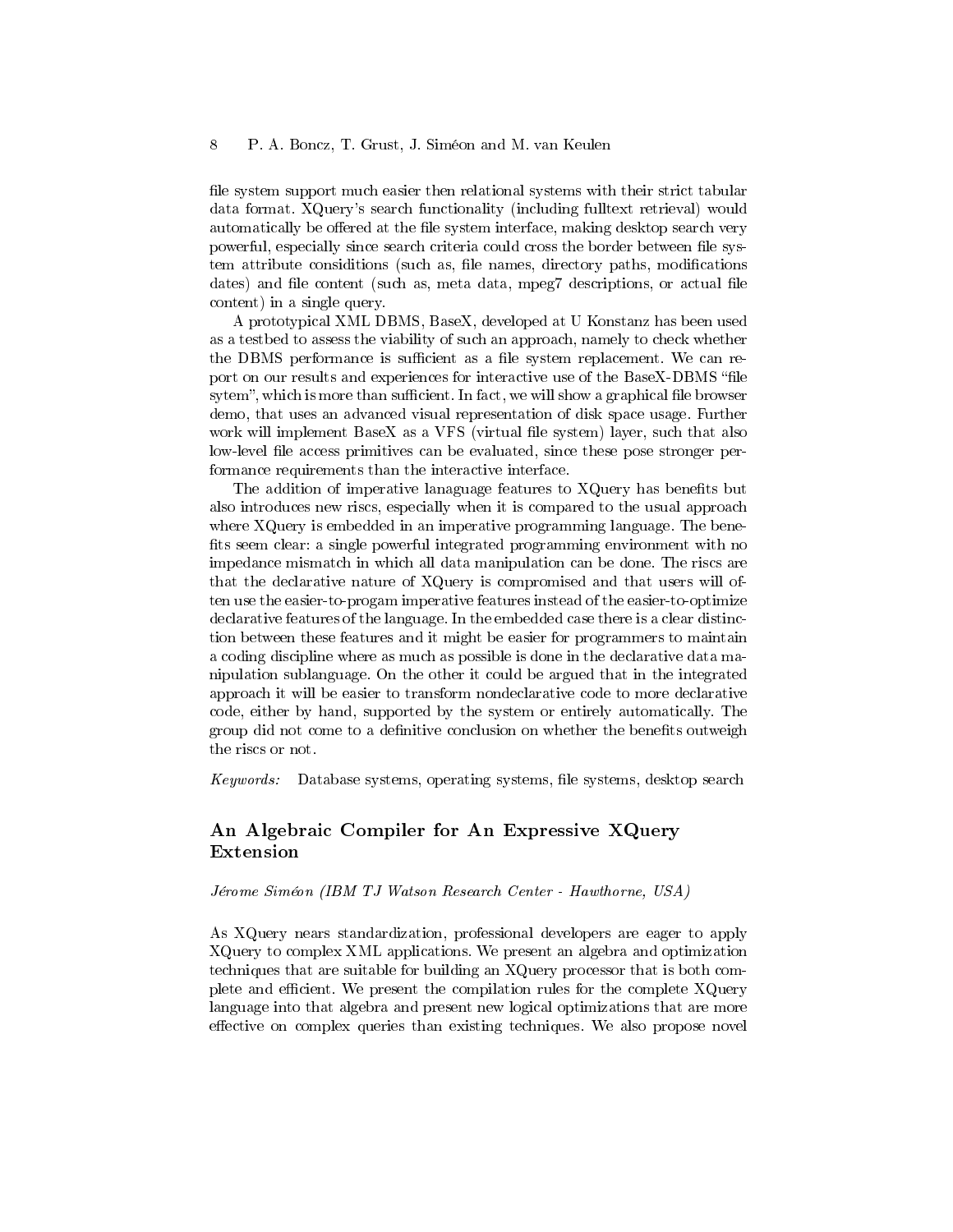join and group-by algorithms that account for all of XQuery's complex semantics, including type assertions, existential quantification, and type promotion. In addition, we show how that algebra can be used for both index XML documents and streaming documents. The algebra and optimizations are implemented in our Galax XQuery engine.

Keywords: XQuery, XML, Optimization, Compilation, Algebra

### Distributed XQuery

Jérome Siméon (IBM TJ Watson Research Center - Hawthorne, USA)

The goal of the DXQ project is to support development of reliable, extensible, and efficient distributed resource-management protocols. Our strategy to meet these requirements is to provide a high-level, distributed, and optimizable query language for implementing distributed resource-management protocols. By using a high-level language, a protocol's semantics is transparent, not hidden, in the implementation, which supports the reliability requirement. In addition, the implementation is optimizable by general query optimization techniques. Automating optimization supports the efficiency requirement and permits implementors to focus more on functionality and less on performance.

Keywords: XQuery, Distribution, Network application, Web Services

Further Material: <http://db.ucsd.edu/dxq/>

### A Purely Relational Approach to XQuery

Jens Teubner (TU München, D)

Out of the different implementation paradigms, the Pathfinder  $XQuery$  compiler is a representative of the relational "camp".

The key insight to this compilation procedure is the functional style of iteration in the XQuery language, which allows the evaluation of FLWOR expression in a parallel, bulk-oriented fashion. To this end, Pathfinder translates incoming XQuery expressions into purely relational query plans.

This design has several intersting implications to current fields of research within the joint project. To name some of the most intersting ones,

- Pathfinder's relational ("loop-lifted") sequence encoding naturally embraces features such as dynamic typing or full-text retrieval,
- $\sim$  in a distributed XQuery environment, we are able to send data for multiple XQuery iterations within a single network transfer,
- $-$  to optimize relational query plans, we can rely on established techniques from the relational domain; similar arguments hold for the estimation of (intermediate) result sizes in relational plans,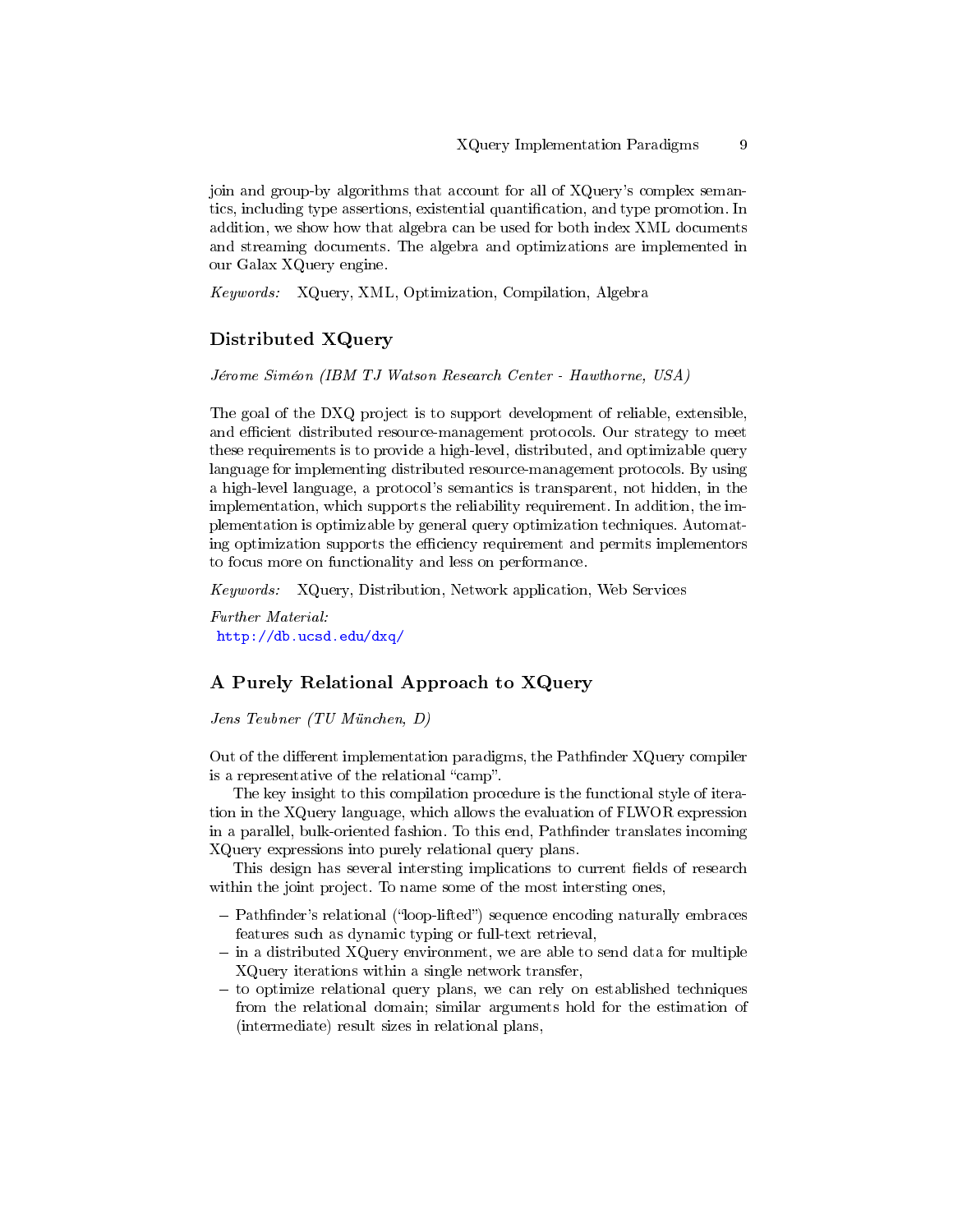- 10 P. A. Boncz, T. Grust, J. Siméon and M. van Keulen
- $-$  though the compliant implementation of order constraints is a significant challenge in an inherently unordered relational environment, the system will particularly benefit whenever order is not significant, and
- since relational algebra is quite restricted with respect to recursion, the handling of recursive XQuery functions turns out to be quite hard (though Pathfinder is able to handle an important subset of recursive queries).

The Pathfinder XQuery compiler is part of the MonetDB/XQuery distribution. Its upcoming release includes an implementation of the XQuery Update Facility and support for mulit-hierarchical XML (StandOff annotations). Current work includes the support for alternative back-ends (SQL:1999, X100, MonetDB  $5,$  Idefix).

Keywords: Relational XQuery, Pathfinder, XQuery Compilation

Joint work of: Teubner, Jens; Afanasiev, Loredana; Boncz, Peter; Grust, Torsten; van Keulen, Maurice; Manegold, Stefan; Rittinger, Jan; Zhang Ying

Further Material: <http://www.pathfinder-xquery.org/>

# Loop-lifted XQuery RPC with Deterministic Updates

Ying Zhang (CWI - Amsterdam, NL)

XRPC is a minimal XQuery extension that enables distributed query execution, combining the Remote Procedure Call (RPC) paradigm with the existing concept of XQuery functions. By calling out of a for-loop to multiple destinations, and by calling functions that themselves perform XRPC calls, complex P2P communication patterns can be achieved. We further propose the use of SOAP as the protocol for XRPC, which allows seamless integration with web services and Service Oriented Architectures (SOA).

XRPC is implemented in the open source MonetDB/XQuery system. We show that the technique of loop-lifting, that executes all expressions inside a for-loop in a single bulk operator  $-$  pervasively applied in MonetDB/XQuery to obtain efficient relational query plans  $-$  also benefits XRPC.

Loop-lifting enables us to send bulk RPC requests, dramatically reducing the number of SOAP messages, and thus the performance impact of network latency.

The XRPC extension is orthogonal to all XQuery language features, including the XQuery Update Facility (XUF). The XUF W3C Draft proposal does not define the order in which multiple update actions to the same node must be applied. We instead choose to make this order deterministic, and show how distributed updates can be made deterministic using a small protocol extension.

Keywords: Distributed query processing, XQuery, Loop-lifting, XML, RPC Joint work of: Zhang, Ying; Boncz, Peter A.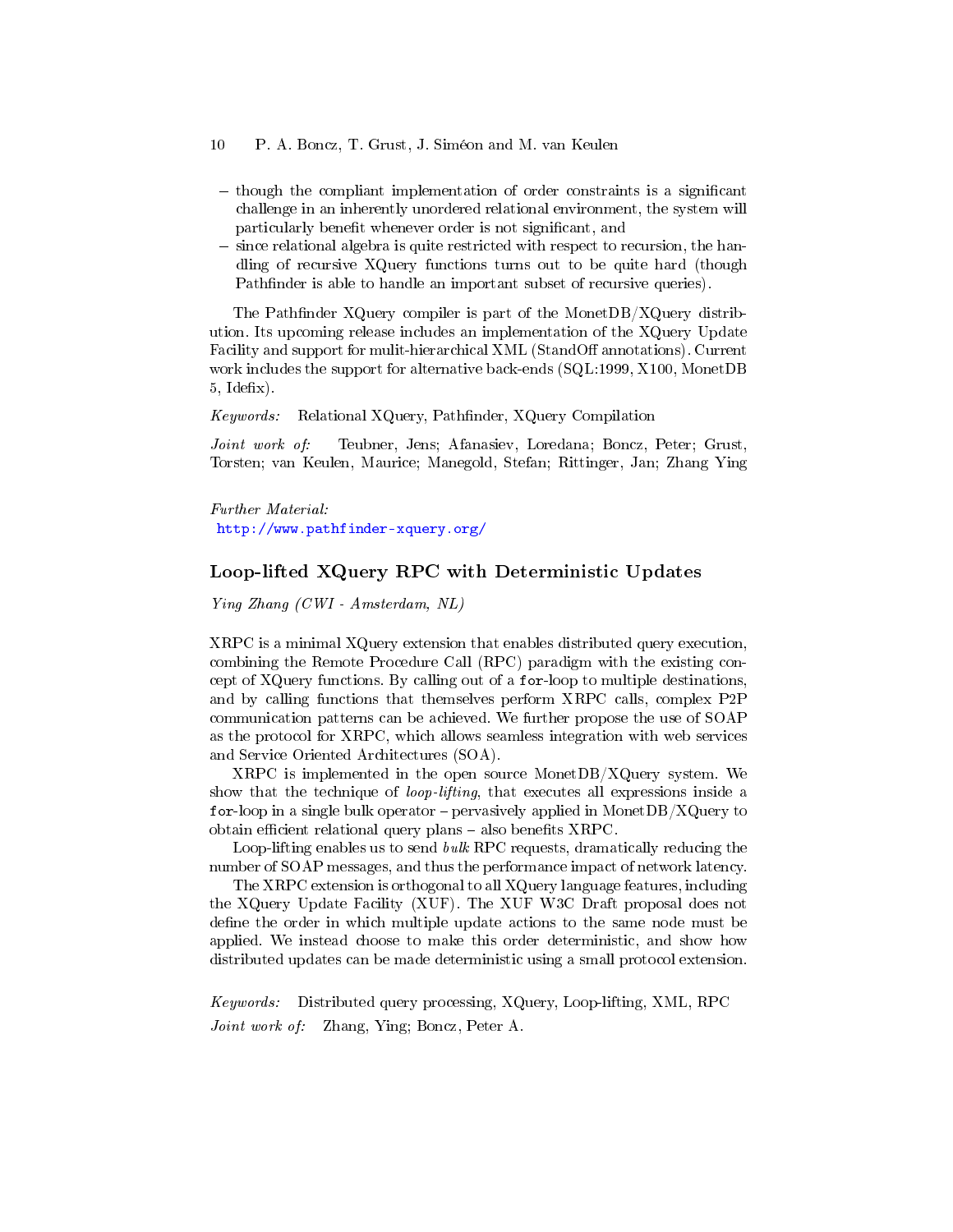# XQuery Hard Nut: Recursive Functions in XQuery

Massimo Franceschet (Università di Udine, I)

An implementation of transitive closure of a location path via recursion functions in XQuery . To be interpreted on XMark.

```
(: Categories that are reachable from a given category
  through an arbitrary path in the category graph :)
declare namespace fun = 'have.more.fun';
declare function fun:closure($input as node()*,
                             $result as node()*) as node()*
{
  let $current := $input/idref(.)[name() = "from"]/../@to
  let $new := $current except $result
  let $all := ($result,$new)
  return
     if(exists($new))
     then ($new, fun:closure($new,$all))
      else ()
};
doc("auction.xml")//category[@id="category0"]
                            /@id/fun:closure(.,())/id(.)/name
```
Keywords: XQuery optimization, Hard Nut, Recursion

# XQuery Hard Nut: Memoization (and Other FP Techniques) in XQuery

Torsten Grust (TU München, D)

The XQuery semantics are—largely—functional. Does this open the door for optimizations that have been developed in the domain of compilers for functional programming languages?

One such "functional gem" could be the *memoization* of expression values at runtime. The savings could be significant. In the simple XQuery expression below

for  $x \in (1,2,2)$ for \$y in (3,4,3) return  $e$ (\$x,\$y)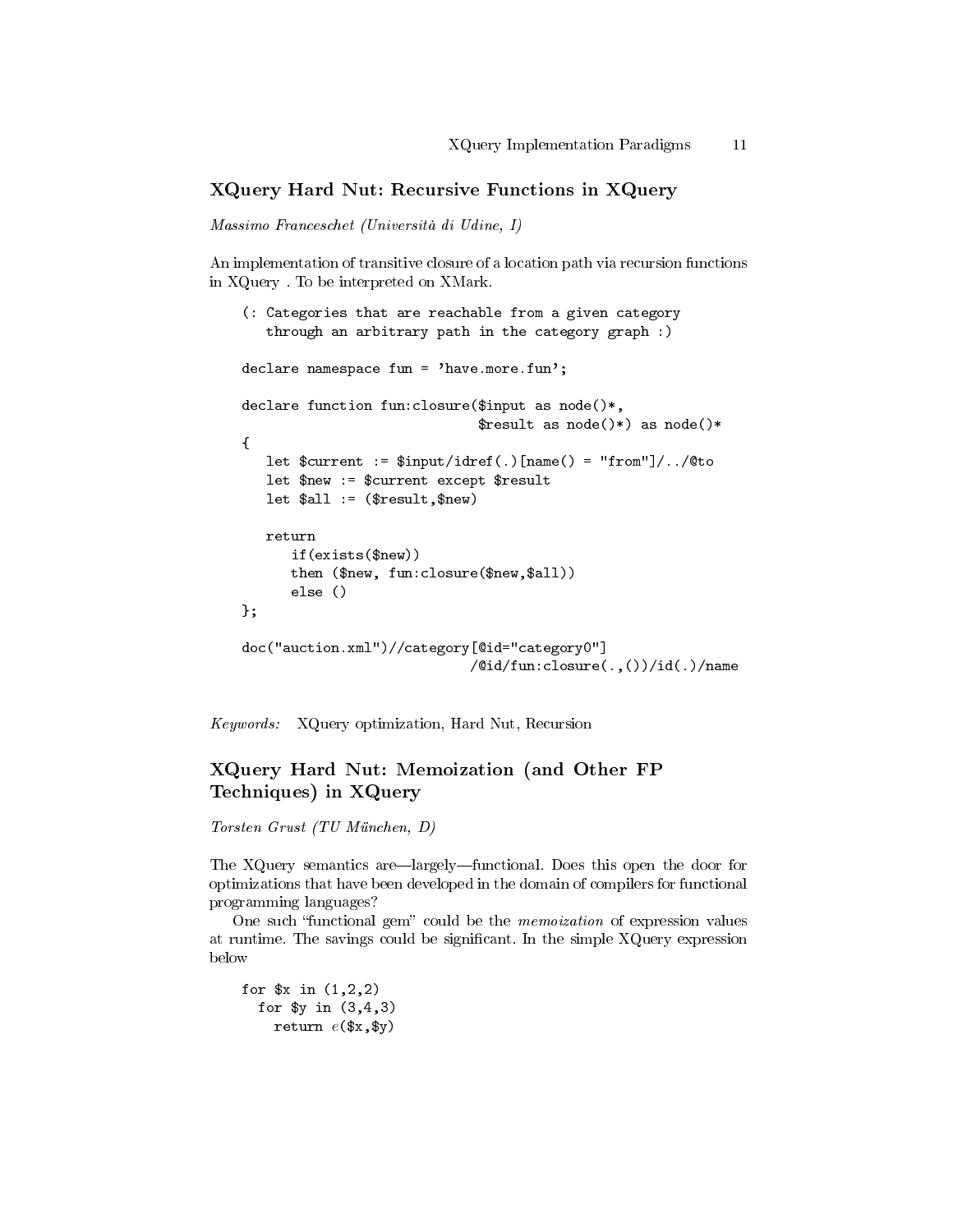the nested FLWOR will lead to a nine-fold evaluation of expression e (in which variables  $x$  and  $y$  occur free). Alas, only four distinct variable binding pairs will be generated by the nested for-constructs. Can we evaluate (the potentially costly) expression  $e$  only four times and then later "compensate" for this optimization to ensure that the resulting sequence will be of length nine?

Of course, one challenge is the "largely" above... If  $e$  contains side-effecting constructors, for example, memoization (re-using the results of  $e$ ) might be unsound or at least complicated to achieve. Interestingly, memoization *should* go well together with the current formulation of the XQuery Update Draft, if the compensation action is performed in a sensible fashion.

#### Feedback at the Seminar

Guido (Moerkotte) suggested that Goetz Graefe's BTW 2003 paper Executing Nested Queries contains a useful discussion of memoization techniques for correlated nested SQL queries. I had a look at this work and it is certainly highly relevant here (see Section 4.1, *Caching results of the inner query*). This is especially true for its discussion of the trade-offs of memoization: when does it pay off to instrument the compiled query with the necessary code and data structures to realize memoization (this is related to the evaluation cost of  $e$ )? Goetz' work, however, takes place in a query-only SQL context—which is purely functional and thus avoids the hard core of this nut, I believe.

Keywords: XQuery, Hard Nut, Memoization, Functional Programming Languages

#### XQuery Hard Nut: Recursive query with Join

Jérome Siméon (IBM TJ Watson Research Center - Hawthorne, USA)

The proposed XQuery "hard nut" presents an important use case where a join is performed over two documents. The first document is a hierarchical structure, and the second document a flat structure. The query builds a new hierarchy parallel to the hierarchy of the first document, but inludes information from the other document. This is a hard query as existing join optimization techniques do not operate accross function call boundaries.

The example query provided illustrates that case on data following the schemas of the XQuery Test Suite.

```
declare namespace res
       = "http://www.w3.org/2005/02/query-test-XQTSResult";
declare namespace cat
       = "http://www.w3.org/2005/02/query-test-XQTSCatalog";
declare variable $cat := doc("/mnt/e/Nuts/XQTSCatalog.xml");
```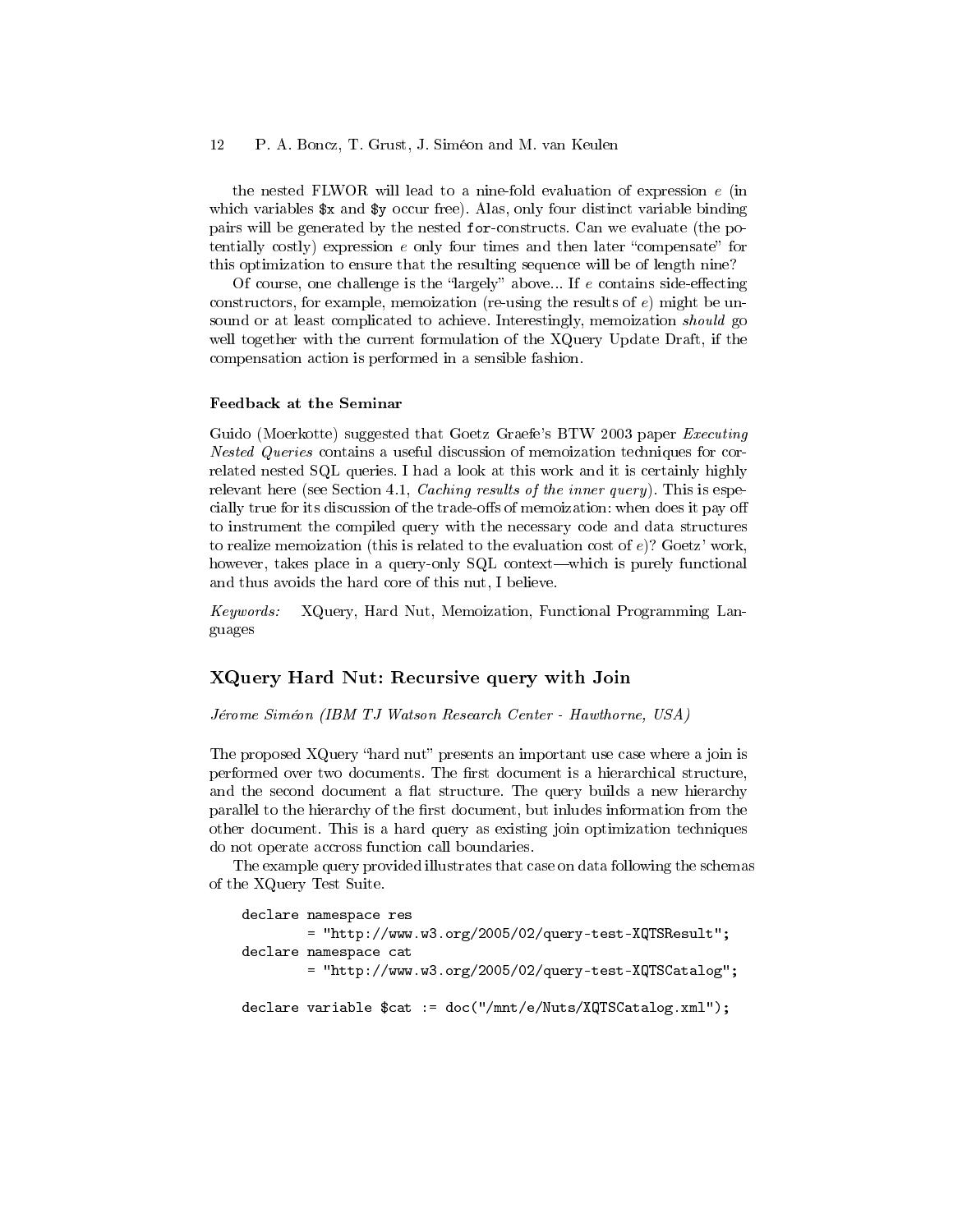```
declare variable $res := doc("/mnt/e/Nuts/testresults.xml");
declare variable $tests := $res//res:testcase;
declare function local:format($group) {
  <group name="{$group/@name}">
    { fn:count(
        for $x in $group/cat:test-case
        for $y in $tests
        where x/\text{Cname} = xy/\text{Cname}return $x) }
    { local:format($group/cat:test-group) }
  </group>
};
```
local:format(\$cat/cat:test-suite/cat:test-group[1]\$)

Keywords: XQuery, Recursion, Join

### XQuery Hard Nut: Streaming better than sliced bread?

Jérome Siméon (IBM TJ Watson Research Center - Hawthorne, USA)

The proposed  $XQuery$  "hard nut" is an example of a simple recursive transformation over a data set corresponding to a genealogy tree. The query itself has been proposed by Alain Frisch. When he compares the performances of a a streaming implementation against standard XQuery implementations, he shows that streaming outperforms (by far!) all other existing approaches. More information about the use case can be found at: http://yquem.inria.fr/"frisch/ [xstream/bench.html.](http://yquem.inria.fr/~frisch/xstream/bench.html)

```
declare function local:split(x as node()) as node() {
 let \text{name} := \frac{\frac{\pi}{2}}{\frac{\pi}{2}} return
 let $sons :=
   for $p in $x/children/person[@gender="M"]
   return local:split($p)
return
 let $daughters :=
   for $p in $x/children/person[@gender="F"]
   return local:split($p)
return
   if ($x/{\theta}gender = "M") then
     <man name="{$name}">
       <sons>{$sons}</sons>
       <daughters>{$daughters}</daughters>
```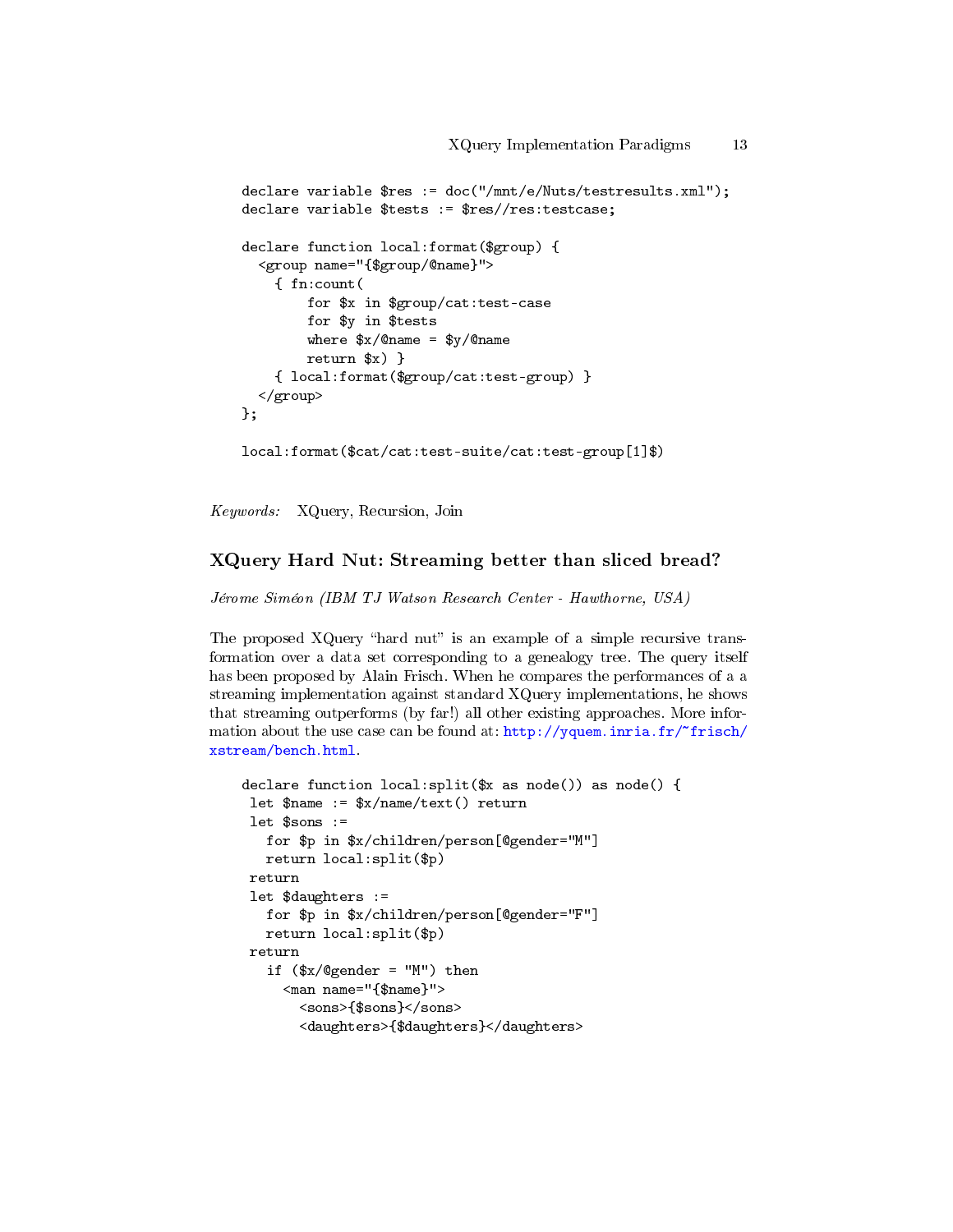```
\langle/man\rangleelse
     <woman name="{$name}">
       <sons>{$sons}</sons>
       <daughters>{$daughters}</daughters>
     </woman>
}
;
<doc>{for $p in ./doc/person return local:split($p)}</doc>
```
Keywords: XQuery, recursion, streaming

# XQuery Hard Nut: Compiler's robustness.

Jérome Siméon (IBM TJ Watson Research Center - Hawthorne, USA)

The proposed XQuery "hard nut" talks about the current difficulty of XQuery compilers to be robust in the face of very basic syntactic changes. The observation is that very simple changes in the query seem to affect greatly the kind of optimization that is applied to that query. The set of queries attached is the form of a challenge. All the queries proposed in that file are equivalent and are obtained through very simple rewritings. How many of those queries your compilers will successfully detect as simple nested queries which can be decorrelated into a join-group-by plan?

```
( : Q1 : )(: Standard nested query :)
for $x in $auction//open_auctions
let a :=count(
   for $y in $auction/site/people/person
   where $x/@id = $y/bid/@id
   return $y/name
 \lambdareturn
  <auc id="{$x/@id}">
    { $a }
  </auc>
(: Q2 :)(: Query nested in the return clause :)
```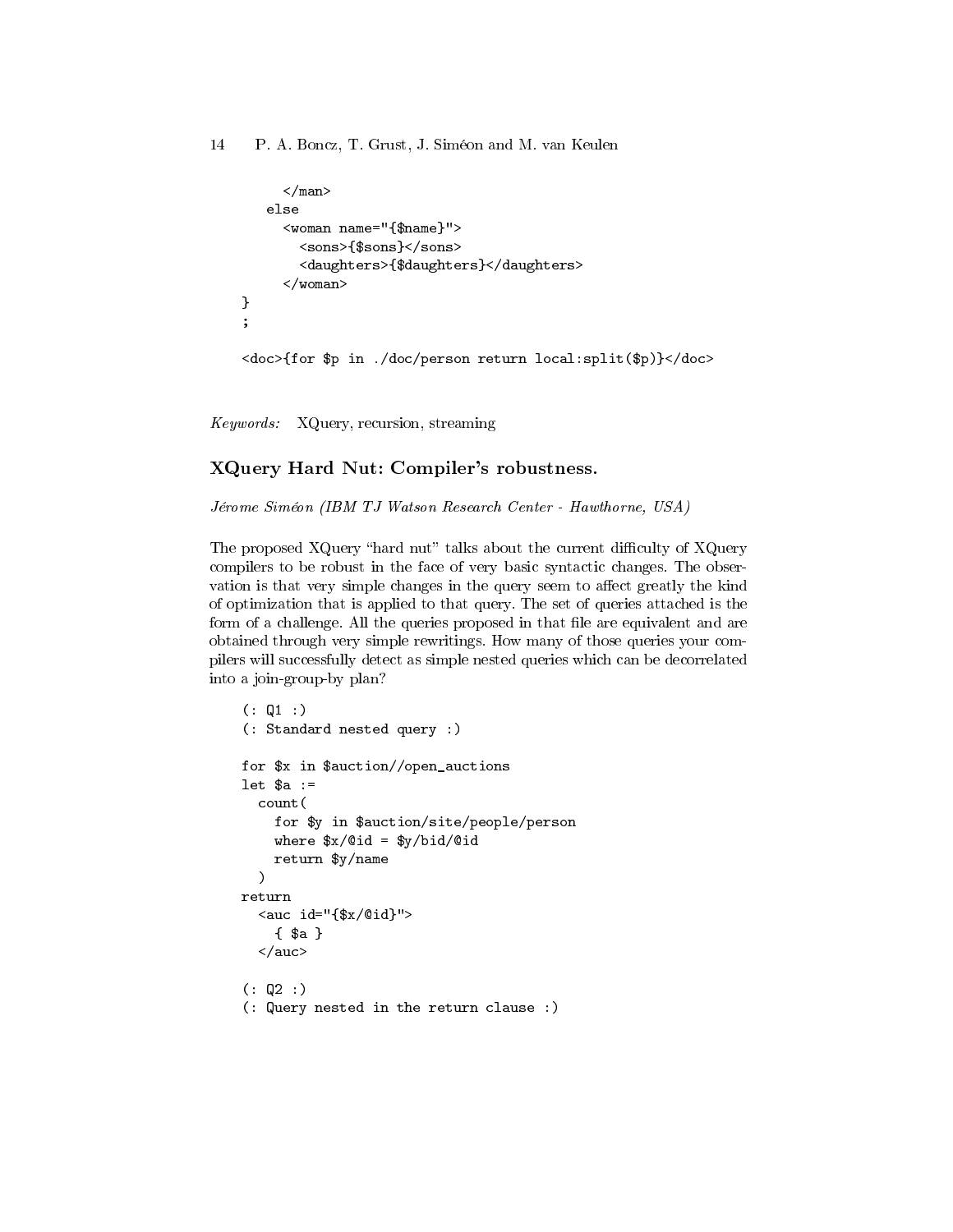```
for $x in $auction//open_auctions
return
  <\!\!\operatorname{auc}\!\!\operatorname{id}=\!\!\operatorname{``}\{\$\mathrm{x}/\mathbb{Q}\mathrm{id}\} \text{\textbf{''}}\!>{ count(
         for $y in $auction/site/people/person
         where x/\text{Cid} = x/\text{Cid}/\text{Cid}return $y/name) }
  </auc>
( : \, \mathbb{Q}3 : )(: Query nested in the return clause, with XPath expanded
   in FLWORs :)
for $x in
  for $x1 in $auction return descendant::open_auctions
return
  <auc id="{$x/@id}">
    { count(
         for $y in
            for $x4 in
              for $x3 in
                for $x2 in $auction return $x2/child::site
              return $x3/child::people
            return $x4/child::person
         where x/\text{Cid} = x/\text{Cid}/\text{Cid}return $y/name) }
  </auc>
( : 04 : )(: Query nested in the return clause, with XPath expanded
   in FLWORs, where clause expanded in conditional
   expression :)
for $x in
  for $x1 in $auction return descendant::open_auctions
return
  \langle \text{auc id} = "{\ x}{\langle 0id} \rangle"
    { count(
         for $y in
            for $x4 in
              for $x3 in
                 for $x2 in $auction return $x2/child::site
              return $x3/child::people
            return $x4/child::person
         if ($x/@id = $y/bid/@id) then y/name else ()) }
```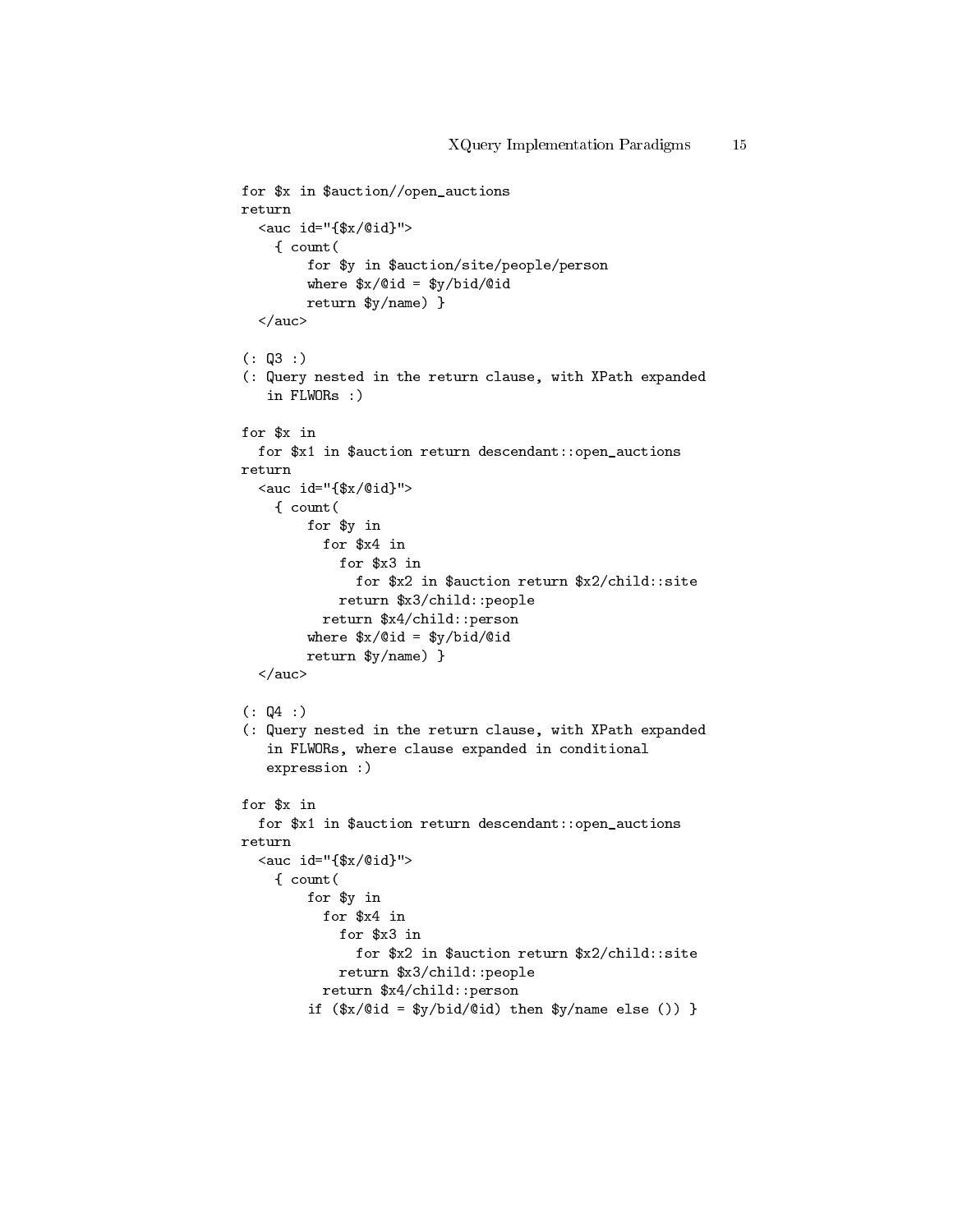```
</auc>
( : \, \mathbb{Q}5 : )(: Query nested in the return clause, with XPath expanded
   in FLWORs, where clause expanded in conditional expression,
   and a function used for the join condition. :)
declare function cond($x1,$x2) {
  $x1/@id = $x2/bid/Qid};
for $x in
 for $x1 in $auction return descendant::open_auctions
return
  <auc id="{$x/@id}">
    { count(
        for $y in
          for $x4 in
            for $x3 in
              for $x2 in $auction return $x2/child::site
            return $x3/child::people
          return $x4/child::person
        if (\text{cond}(\$x,\$y)) then \$y/name else ()) }
  </auc>
(:  Q6 :)declare function cond($x1,$x2) {
  $x1/@id = $x2/bid/@id};
for $x in
 for $x1 in $auction return descendant::open_auctions
return
  <auc id="{$x/@id}">
    { count(
        for $y in
          for $x4 in
            for $x3 in
              for $x2 in $auction return $x2/child::site
            return $x3/child::people
          return $x4/child::person
        if (cond(\$x, \$y)) then $y/name else ()) }
  </auc>
```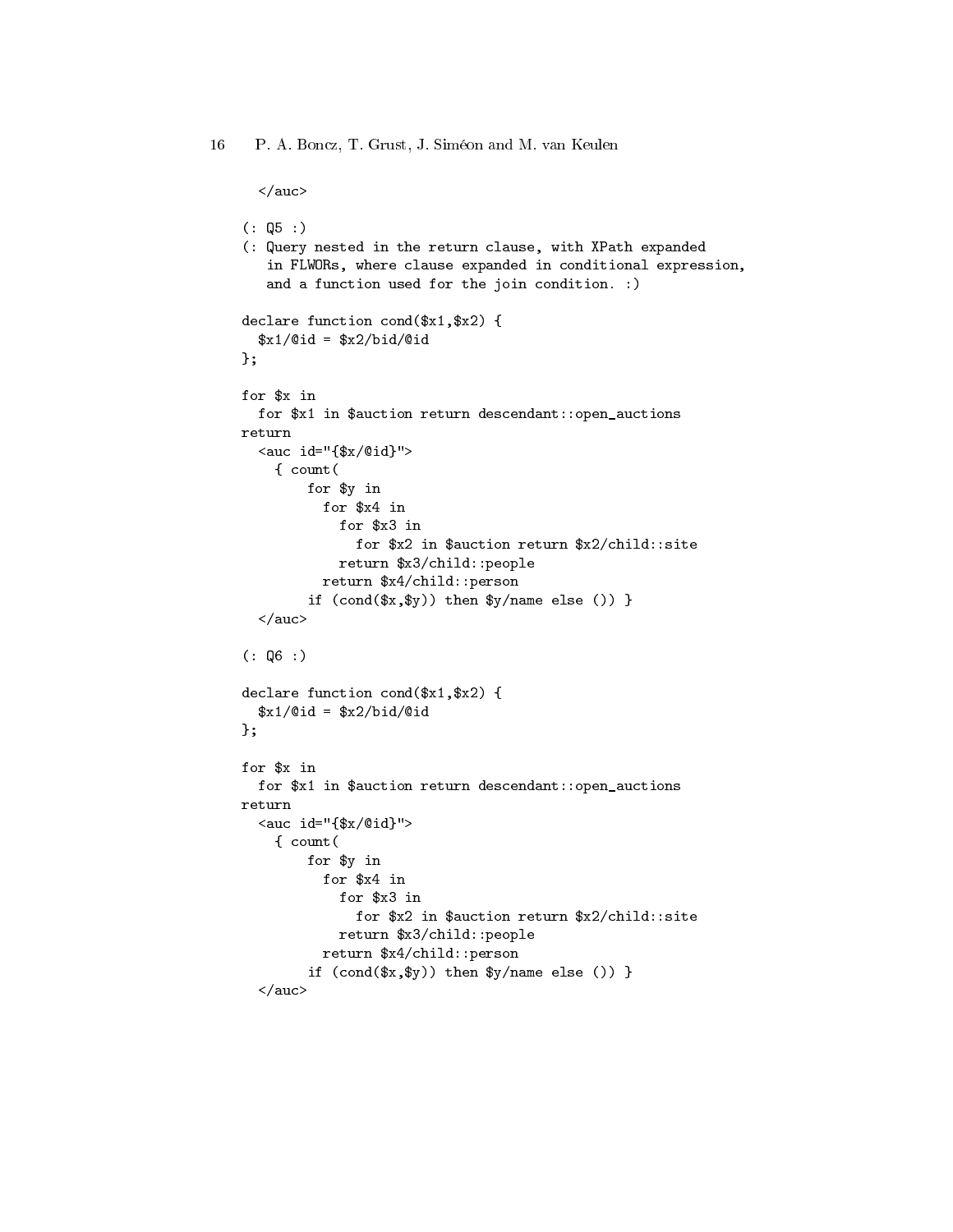Keywords: XQuery, Compilation, Robustness, Join Detection

# XQuery Hard Nut: Eliding intermediary structures

Maurice van Keulen (University of Twente, NL)

I observed in a project where I use XQuery quite extensively, that I ended up programming functions that would construct intermediate XML structures containing parts of a document, and that other functions would "break down"' these intermediate structures again to construct the final result. For example, one function would construct a list of all combinations of children of two elements, a subsequent function would filter the combinations, and from that a final result is constructed. Observe that construction of all combinations means heavy duplication (due to copy semantics of element construction). Also observe that the intermediary structures are not really necessary: element construction and subsequent XPath navigation could cancel eachother out. How to find the possible cancellations is a hard nut to crack. Avoiding unnecessary duplication is another.

Some meaningless example:

```
declare function allCombinations($wlists as element(wlist)*)
                                 as element(wlist)*
{
  let $cnt := count($wlists)
  return
      if ($cnt eq 0) then ()
      else if ($cnt eq 1)
         then for $x in $wlists/child::w
              return <wlist>{$x}</wlist>
         else let $y := exactly-one($wlists[1])
                 ,$ys := $wlists[position() gt 1]
                 ,$as := allCombinations($ys)
              return
                 for $x in $y/child::w, $a in $as
                 return <wlist>{$x}{$a/child::w}</wlist>
};
declare function filter($wlists as element(wlist)*)
                        as element(wlist)*
{
  for $wl in $wlists
  where count($wl/*[1]/foo) eq 1
  return $wl
};
```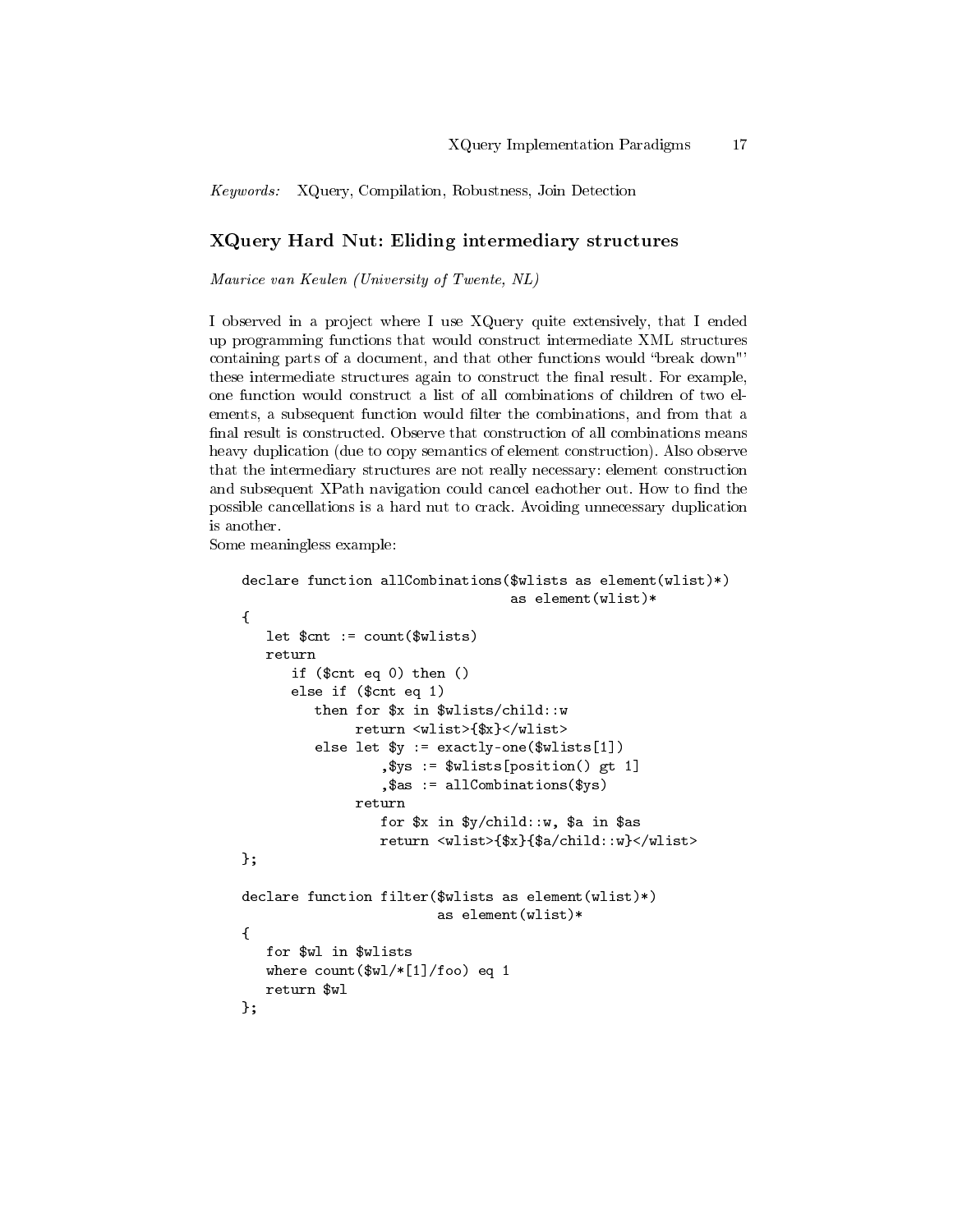```
declare function result($wlists as element(wlist)*)
{
    for $wl in $wlists
    let f := exactly-one(\frac{w1}{*}[1]/foo)return <foo>{$f/*}{$wl/*[position() gt 1]/*}</foo>
};
let sexA := (\langle \text{wlist} \rangle)\langle w \rangle<foo>\langle bar/>\langle foo>\langle w \rangle\langle w \rangle\langle w \rangle</wlist>,
                    <wlist>
                         \langle w \rangle <a><br/> \langle b / \rangle </a> </a> </w>
                         \langle w \rangle \langle c \rangle / \langle w \rangle<\>w><p><q><q><r/>></math>q><p><p><w></wlist>)
return
    result(filter(allCombinations($exA)))
```
#### Conclusions

An important observation that the example in the hard nut actually contained three hard nuts:

- 1. matching element construction to a subsequent navigation,
- 2. replication of structures because of the copying semantics of element construction, and
- 3. optimization across the boundaries of functions.

There were also more situations where hard nut (1) occurs often: when querying a view. A situation that currently occurs very often is that people have a relational table, they define an XML-view over it, and then query the XMLview. This is currently very inecient. A possible source of techniques would be "deforestation" from the functional programming field.

Regarding hard nut (2), you could reformulate the XQuery so that only id's are stored in the intermediary functions. People feel that the programmer need not be burdened with this. The source of the example was actually a desire to construct a nested sequence. Many believe that we should not extend XQuery with nested sequences, but rather allow programmers to annote expressions with certain properties, e.g., node identity will not be observed for the elements constructed. In that case, the engine could choose an execution approach that shares structures instead of copying them. I observed in a project where I use XQuery quite extensively, that I ended up programming functions that would construct intermediate XML structures containing parts of a document, and that other functions would "break down" these intermediate structures again to construct the final result. For example, one function would construct a list of all combinations of children of two elements, a subsequent function would filter the combinations, and from that a final result is constructed.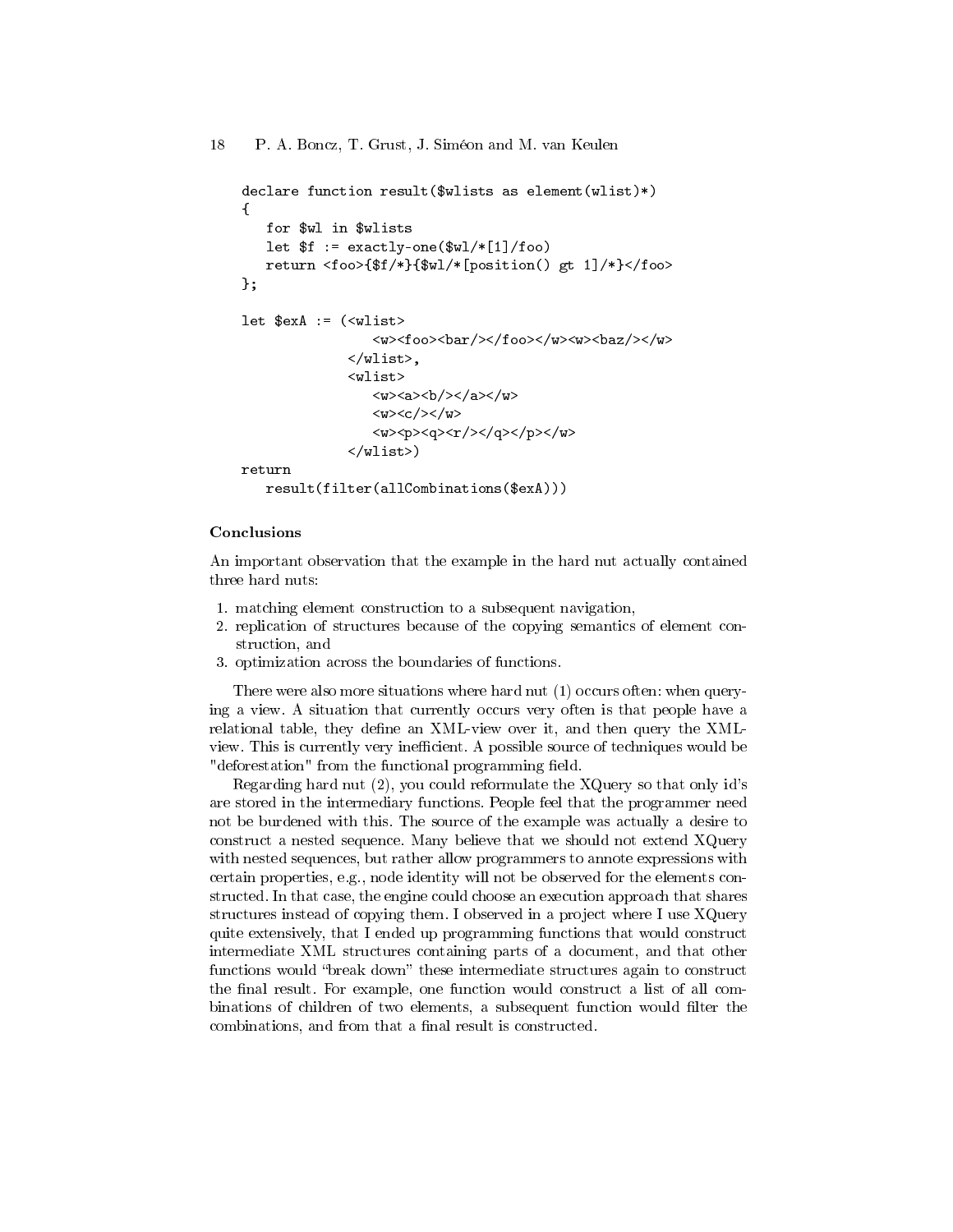Observe that construction of all combinations means heavy duplication (due to copy semantics of element construction). Also observe that the intermediary structures are not really necessary: element construction and subsequent XPath navigation could cancel eachother out. How to find the possible cancellations is a hard nut to crack. Avoiding unnecessary duplication is another.

Keywords: XQuery optimization, Hard Nut, Intermediary structures

### XQuery Hard Nut: Recursion

Maurice van Keulen (University of Twente, NL)

XQuery allows recursion. For some approach (e.g., algebraic ones), it is hard to suport this fully. Some examples of functions I recently wrote:

```
declare function product($seq as xs:decimal*) as xs:decimal
{
   if (count($seq) gt 0)
  then exactly-one($seq[1]) * product($seq[position() gt 1])
   else 1.0
};
declare function allCombinations($wlists as element(wlist)*)
                                  as element(wlist)*
{
  let $cnt := count($wlists)
  return
      if ($cnt eq 0) then ()
      else if ($cnt eq 1)
           then for $x in $wlists/child::w return <wlist>{$x}</wlist>
           else let y := exactly-one(\text{wlists}[1]),$ys := $wlists[position() gt 1]
                   ,$as := allCombinations($ys)
                return
                   for $x in $y/child::w, $a in $as
                   return
                       <wlist>{$x}{$a/child::w}</wlist>
};
```
Recursion usually "follows" the XML hierarchy (by descending into an XML tree), the order in sequences, some diminishing computation, or a combination thereof. Mutual recursion, etc. all are possible in XQuery.

#### Conclusions

The general agreement is that recursion is hard. People have been researching efficient evaluation of recursive programs for decades. Hence, we should not have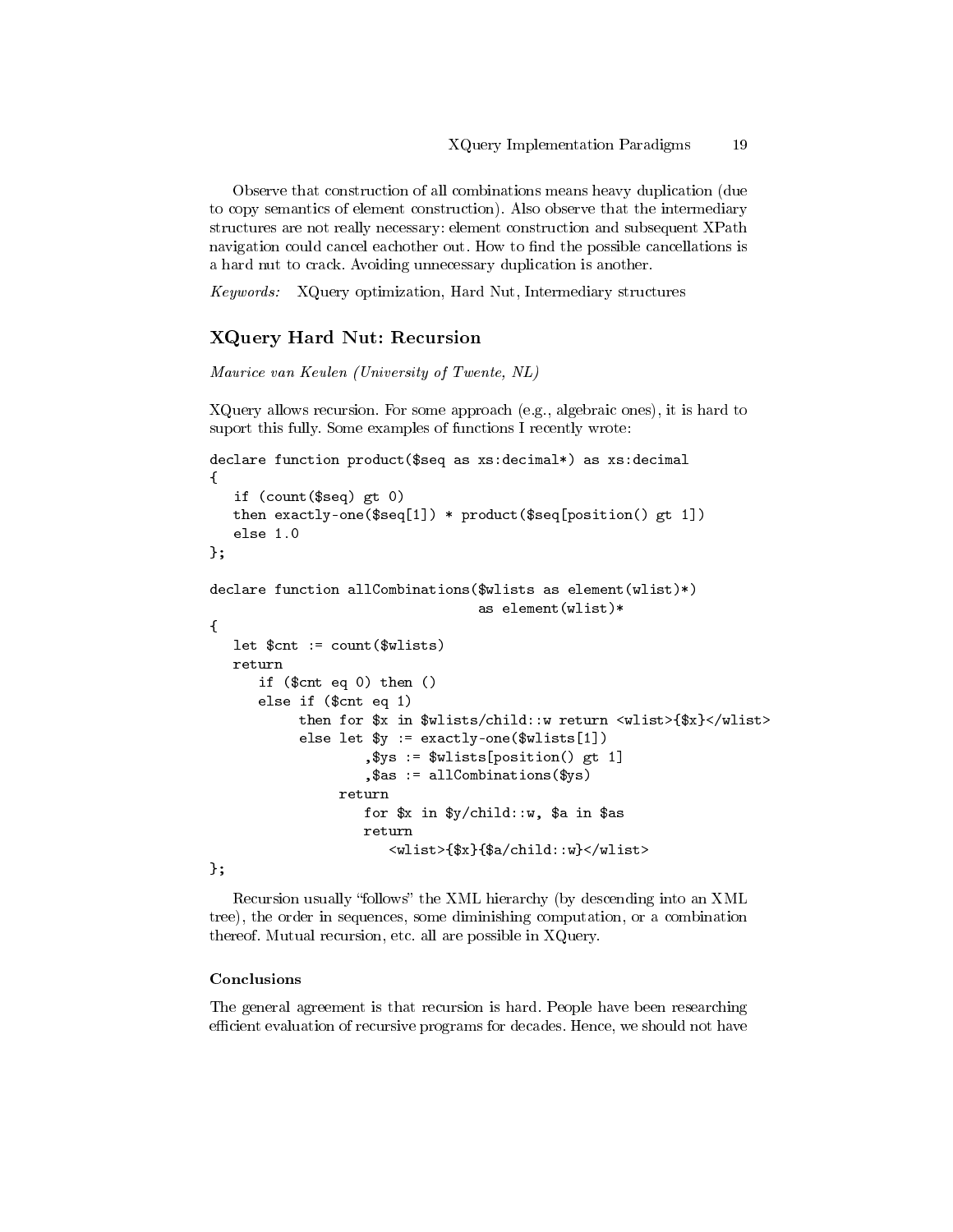the ambition to develop an engine that is able to recognize and optimize all forms of recursion. Rather, we should be able to handle certain forms of recursion, i.e., have techniques to efficiently evaluate certain forms of recursion and require of the programmer to formulate his queries using these forms. Magic sets and counting are promising techniques.

Keywords: XQuery optimization, Hard Nut, Recursion

### Breakout Session: XQuery and Transaction Management

Bettina Kemme (McGill University - Montreal, CA)

In this session, we discussed the challenges XML poses to efficient transaction management.

We looked both at the programming interface and the internals of transaction management.

Questions posed that we posed:

- What kind of transaction model is appropriate for XML applications?
- Where should transaction boundaries be set?
- What isolation levels are appropriate for XML applications?
- $-$  How can the ACID properties be implemented in an XML engine?
- $-$  Do the techniques used to guarantee transactional properties differ from those used in relational systems?
- How can distributed transactions be handled?

Keywords: Transaction management; atomicity, concurrency control, isolation levels, consistency, distributed transactions, transaction boundaries

Joint work of: Kemme, Bettina; Boncz, Peter; Borkar, Vinayak; Helmer, Sven; Zhang, Ying

### Breakout Session: Benchmarking

Norman May (Universität Mannheim, D)

The XMark benchmark has been used by the XML community for benchmarking their systems. The main reasons for this are its simplicity in generating data and the queries included in the benchmark. However, the process of running the benchmark is not well-defined. Thus the interpretation of benchmark results is difficult. Additionally, the set of queries does not reflect the state of the  $XQuery$ specification and queries formulated by users (see slides for more details).

Future benchmarks should preserve the strengths of XMark while overcoming its shortcomings. To this end we need to structure the process of dening both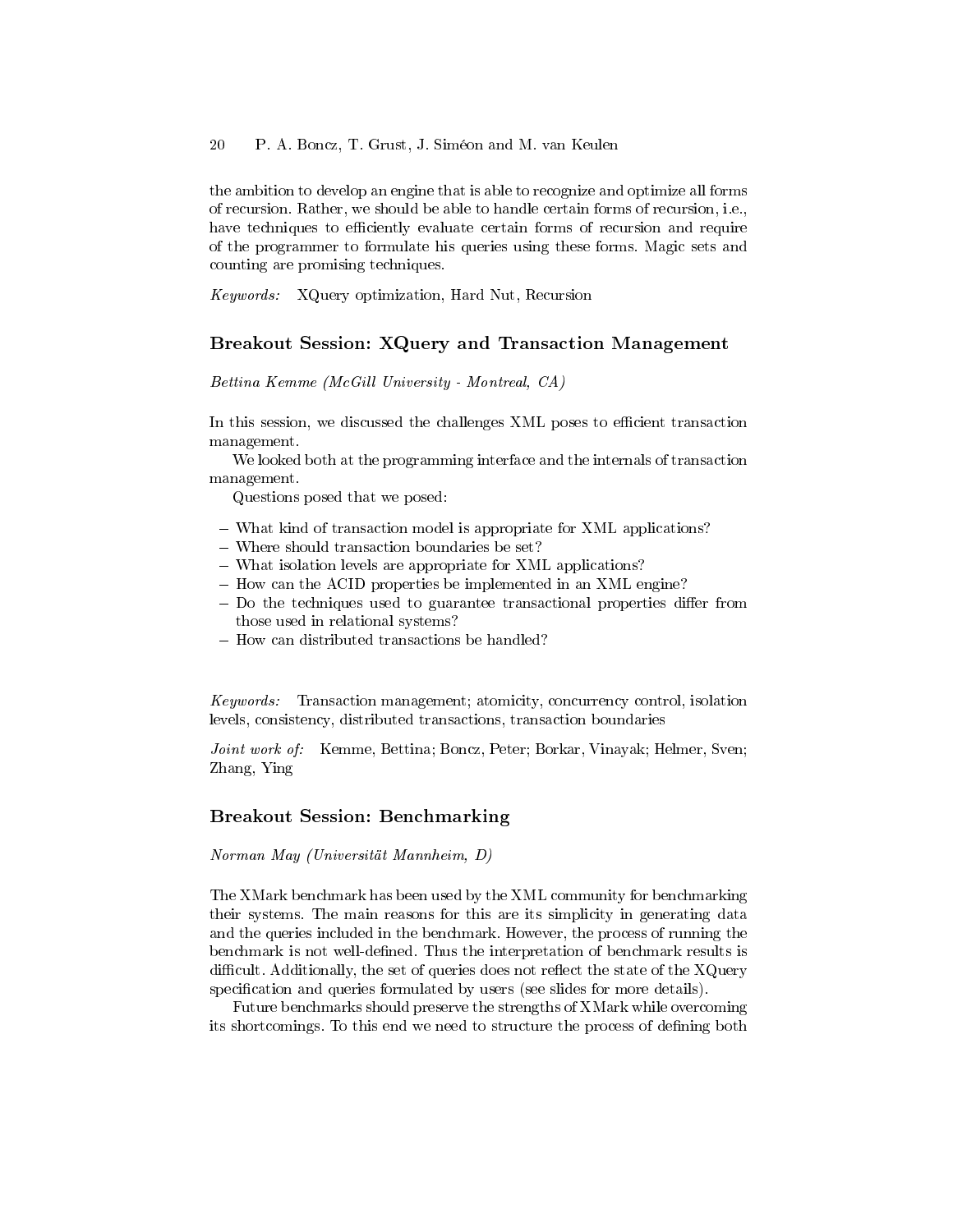application or micro benchmarks. We propose a bottom-up approach:  $(1)$  define relevant data sets,  $(2)$  define statement sets (i.e. queries and updates), and  $(3)$ define the workload as a combination of statements.

To organize this process, we propose to use the MemBer repository to manage (1) datasets, (2) queries, (3) workloads, and (4) discussions. Moreover, the community can participate in all these tasks.

DISCUSSION

The participants agreed that a new benchmark must be a shared effort of the XML community. For this reason, we propose to assign the "Dagstuhl-label" to the new benchmark and, hence, call it DMark. Only this way, a wide adoption of the benchmark is possible.

Keywords: XQuery, benchmark, application benchmark, micro benchmark, XMark

### Breakout Session: XQuery interoperability

Philippe Michiels (University of Antwerp, B)

Minutes from the break-out session on XQuery Interoperability

Keywords: XQuery interoperability

### Breakout Session: XQuery and Applications

Marc H. Scholl (Universität Konstanz, D)

This breakout disussion focused on the functionality of XQuery from two perspectives: 1. Application view: The functionality is very rich (maybe too rich), making it difficult to understand all subtleties. On the other hand, there may even be the need to add some selected additional functionality (such as some imperative language features). 2. Implementation view: The functionality is very rich and some parts of the semantics make an (efficient!) implementation difficult.

When we look back at the history of SQL or, in particular, at OQL, we can observe, that rich languages have been intensively studied in research and discussed in standardization efforts for long periods, but finally, typical application make use of only a tiny fraction of the overall functionality. SQL's recursion feature is rarely used, even worse: still many applications don't use complex join queries, rather applications often program this functionality outside the DBMS in the application code. OQL is virtually dead, as is the whole object-oriented database systems area (with some exceptions in niche markets).

Possibly, one lesson from this could be to try to identify a small and simple subset of XQuery as a language kernel and package additional functionality as